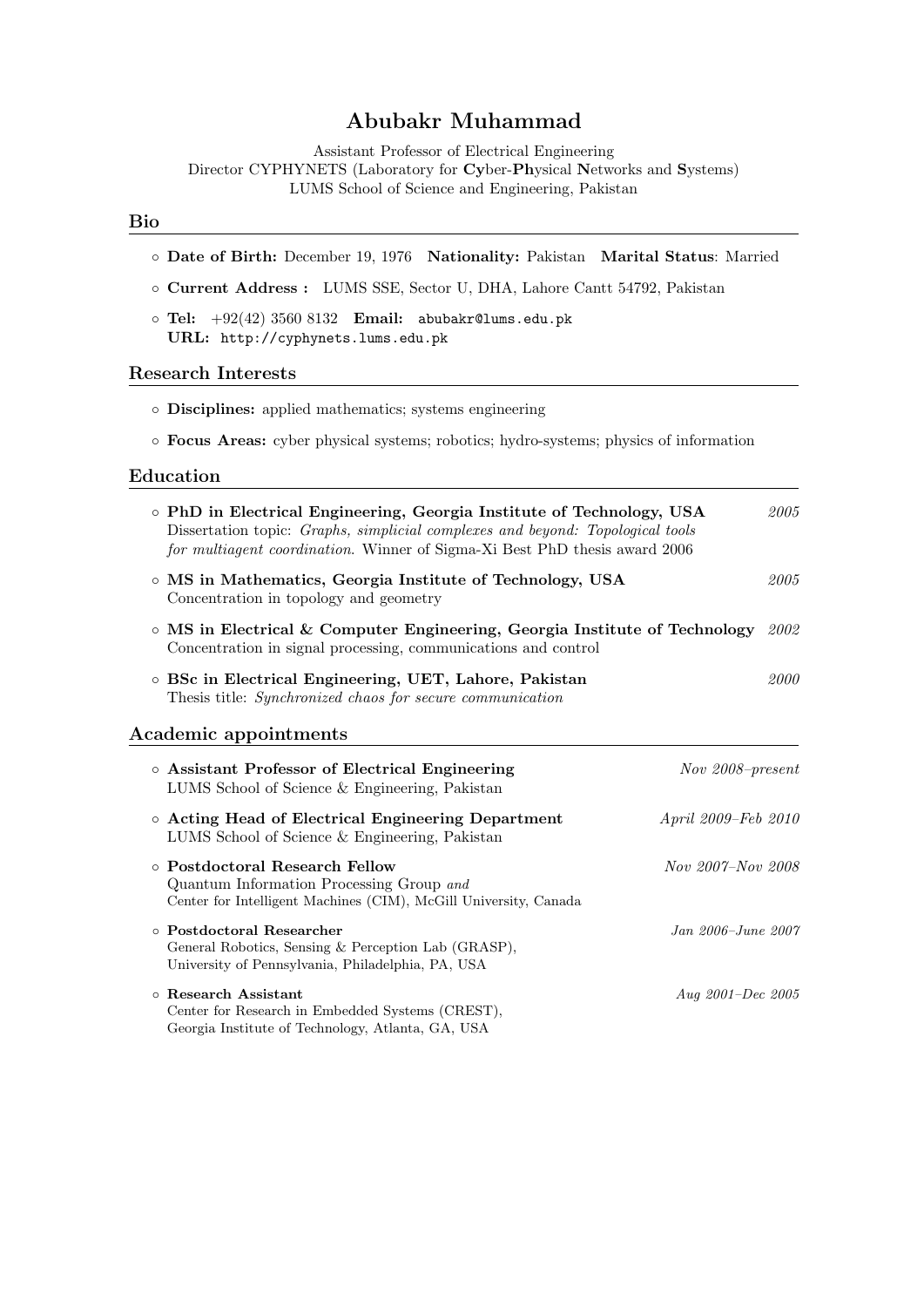# Visiting Positions

| o Jr Associate Member<br>International Center for Theoretical Physics, ICTP, Trieste, Italy                                  | 2011-2016            |
|------------------------------------------------------------------------------------------------------------------------------|----------------------|
| o Visiting Researcher<br>Dept of Electrical Engineering, University of Melbourne, Australia                                  | July 2012            |
| o Visiting Researcher<br>Robotics Research Lab, TU Kaiserslautern, Germany                                                   | June 2012, June 2013 |
| o Visiting Assistant Professor of Mechanical Engineering<br>Division of Physical Sciences & Engineering, KAUST, Saudi Arabia | 2011                 |
| o Visiting Researcher<br>Automatic Control Laboratory, ETH-Zurich, Switzerland                                               | July 2010            |
| o Visiting Scientist<br>School of Science & Engineering, LUMS, Lahore, Pakistan                                              | July 2007-Oct 2007   |
| o Visiting Researcher<br>School of Mathematical Sciences, GCU, Lahore, Pakistan                                              | Dec 2005-Jan 2006    |
| o Visiting Researcher<br>Department of Mathematics, Stanford University                                                      | Dec 2004             |
| o Visiting Researcher<br>Department of Mathematics, University of Illinois, Urbana-Champaign                                 | June 2004            |
| <b>Industry Experience</b>                                                                                                   |                      |
| o Research Scientist<br>Advanced Engineering Research Organization (AERO), Pakistan                                          | May 2002-July 2002   |
| o Design Engineer<br>And Or Logic (pvt) Ltd, Islamabad, Pakistan                                                             | March 2000-July 2001 |

# Publications

#### Book

1. "Graphs, Simplicial Complexes and Beyond: Topological Tools for Multiagent Coordination," VDM Verlag, Saarbrucken, Germany, 2008.

### Journal Articles

- 2. Kamil Bradler, Nicolus Dutil, Patrick Hayden and Abubakr Muhammad, "Conjugate Degradability and the Quantum Capacity of Cloning Channels," Journal of Mathematical Physics, Vol. 51, Issue 7, 2010.
- 1. Abubakr Muhammad and Magnus Egerstedt, "Connectivity Graphs as Models of Local Interactions," Journal of Applied Mathematics and Computation, Vol. 168, Issue 1, September 2005, Pages 243–269.

# Book Chapters

5. Zahoor Ahmad, Ehsan U. Asad, Abubakr Muhammad, Waqas Ahmad and Arif Anwar, "Development of a Low-Power Smart Water Meter for Discharges in Indus Basin Irrigation Network", Wireless Sensor Networks for Developing Countries, Springer Communications in Computer and Information Science (CCIS), Volume 366, 2013.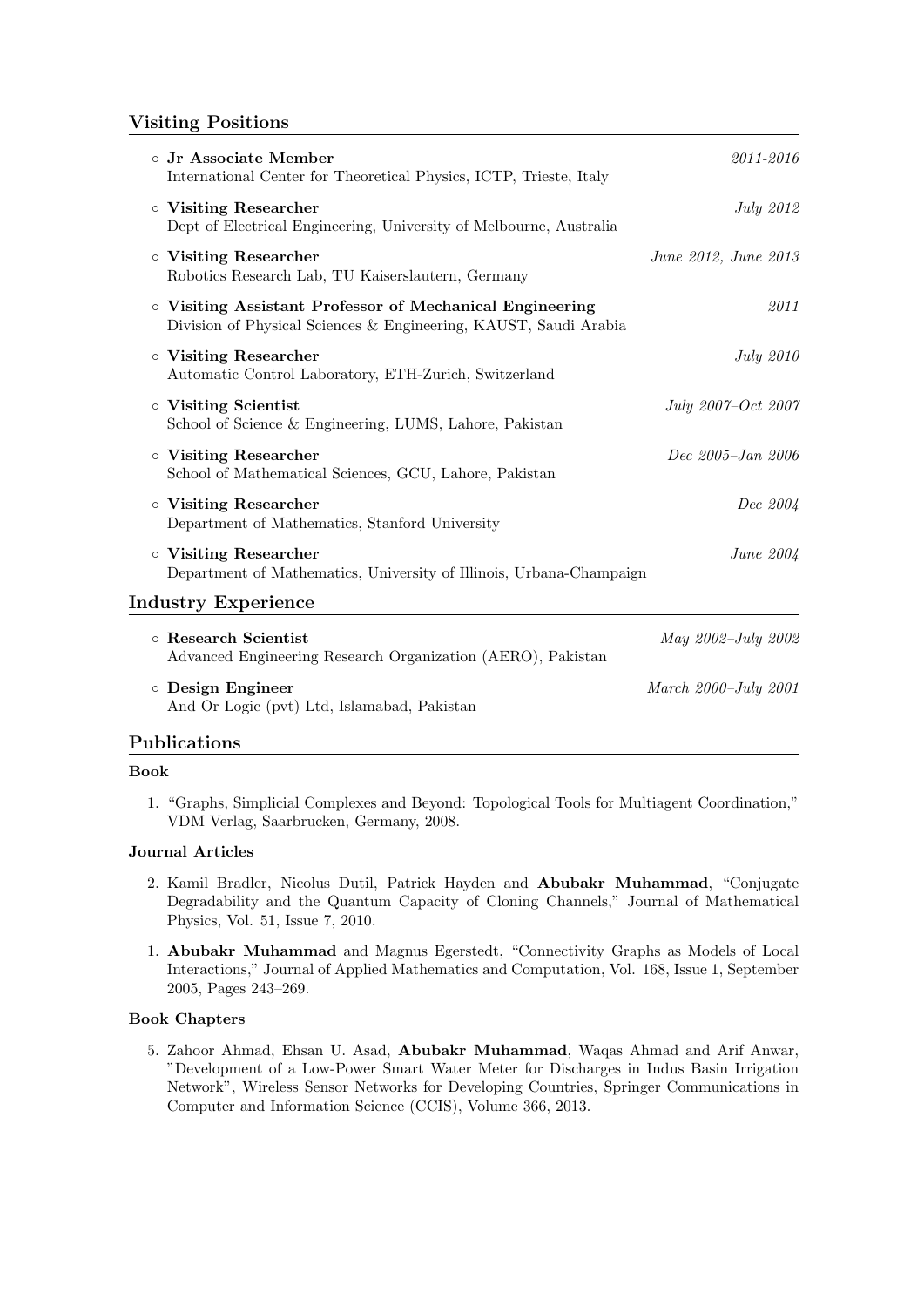- 4. Abubakr Muhammad and Ali Jadbabaie, "Dynamic coverage verification in Mobile Sensor Networks Via Switched Higher Order Laplacians," in Oliver Broch, (Editor), Robotics: Science and Systems, MIT Press, 2007.
- 3. Abubakr Muhammad and Ali Jadbabaie, "Asymptotic Stability of switched higher order Laplacians and dynamic coverage", in Alberto Bemporad, Antonio Bicchi and Giorgio Buttazzo (Editors), Hybrid Systems: Computation and Control, Springer Lecture Notes in Compter Science (LNCS), 2007.
- 2. Abubakr Muhammad, Meng Ji and Magnus Egerstedt, "Applications of Connectivity Graph Processes in Networked Sensing and Control," Networked Embdedded Sensing and Control, Springer Lecture Notes in Control and Information Sciences (LNCIS), 2006.
- 1. Abubakr Muhammad and Magnus Egerstedt, "Decentralized Coordination With Local Interactions: Some New Directions," Cooperative Control, Springer Lecture Notes in Control and Information Sciences (LNCIS), Vol. 309, 2005.

#### Peer-Reviewed Conference Papers

- 32. Hamza Anwar, Syed Muhammad Abbas, Abubakr Muhammad, Karsten Berns, "Volumetric Estimation of Contained Soil using 3D Sensors", 3rd International Commercial Vehicle Technology Symposium (CVT), Kaiserslautern, Germany, 2014.
- 31. Talha Manzoor and Abubakr Muhammad, "Disparity as a Separate Measurement in Monocular SLAM", IEEE International Conference on Robotics and Biomimetics (Robio), Shenzhen, China, December 12 - 14, 2013.
- 30. Usama bin Sikandar and Abubakr Muhammad, "Modeling and Simulation of Surfaceand-dive Behavior of a Bottlenose Dolphin," IEEE International Conference on Robotics and Biomimetics (Robio), Shenzhen, China, December 12 - 14, 2013.
- 29. Syed Muhammad Abbas, Abubakr Muhammad, Syed Atif Mehdi and Karsten Berns, "Improvements in Accuracy of Single Camera Terrain Classification", 16th International Conference on Advanced Robotics (ICAR), Montevideo, Uruguay, November 25-29th, 2013.
- 28. Zahoor Ahmad and Abubakr Muhammad, "Design, Calibration and Performance of a Low-Power Wireless Sensor Node for Open Channel Flows", 39th Annual Conference of the IEEE Industrial Electronics Society (IECON), Vienna, Austria, 2013.
- 27. Talal Ahmed, Momin Uppal, and Abubakr Muhammad, "Improving Efficiency and Reliability of Gunshot Detection Systems", 38th IEEE International Conference on Acoustics, Speech, and Signal Processing (ICASSP), Vancouver, Canada, May 26 - 31, 2013.
- 26. Zaeem Hussain and Abubakr Muhammad, "Sample size reduction in groundwater surveys via sparse data assimilation," IEEE International Conference on Networking, Sensing and Control (ICNSC), Paris-Evry University, France 2013.
- 25. Hasan Nasir and Abubakr Muhammad, "Locating Leaks & Dumps in Open Channels with Minimal Sensing," IEEE Conference on Control Applications (CCA), Dubrovnik, Croatia 2012.
- 24. Abubakr Muhammad, "Optimal Simplex Distribution in Homological Sensor Networks," Mathematical Theory of Networks and Systems (MTNS), Melbourne, Australia, 2012.
- 23. Talha Manzoor, Adnan Munawar and Abubakr Muhammad, "Visual Servoing for Landmine Detecting Robot Marwa", 7th German Conference on Robotics (Robotik), Munich, Germany, 2012.
- 22. Syed M. Abbas and Abubakr Muhammad, "Outdoor RGB-D SLAM Performance in Slow Mine Detection", 7th German Conference on Robotics (Robotik), Munich, Germany, 2012.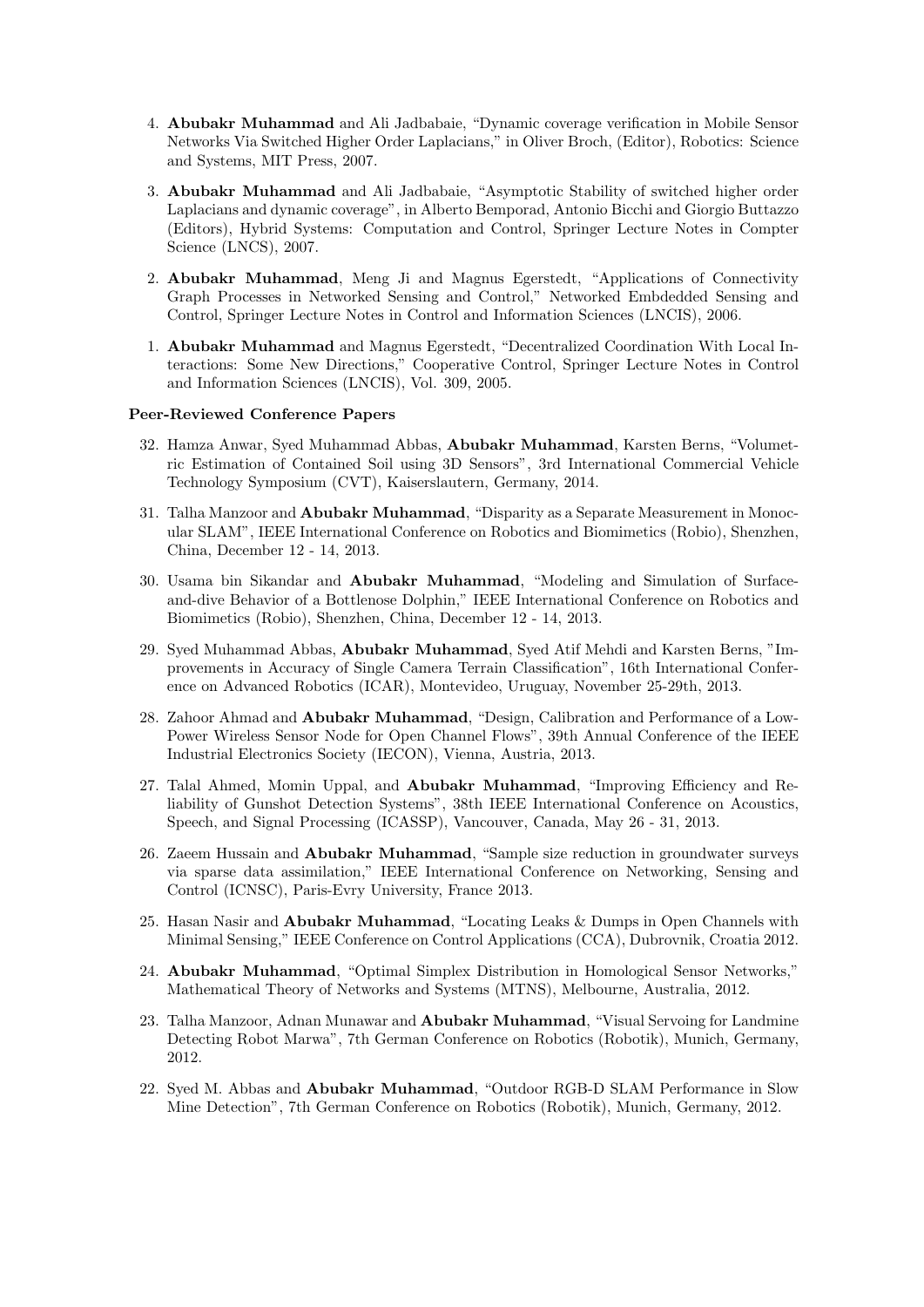- 21. Muhammad Umer Tariq, Hasan Arshad Nasir, Abubakr Muhammad and Marilyn Wolf, "Model-Driven Performance Analysis of Large Scale Irrigation Networks." ACM/IEEE International Conference on Cyber Physical Systems (ICCPS), Beijing, China, 2012.
- 20. Hasan Nasir and Abubakr Muhammad, "Feedback Control of Very-Large Scale Irrigation Networks: A CPS Approach in a Developing-World Setting." 18th World Congress of International Federation of Automatic Control (IFAC), Milano, Italy, 2011.
- 19. Mhequb Hayat and Abubakr Muhammad, Spectral Properties of Expansive Configuration Spaces: An Empirical Study. IEEE International Conference on Robotics and Automation (ICRA 2011), Shangai, China. May 9-13, 2011.
- 18. Ishtiaq Maqsood, Hasan Nasir and Abubakr Muhammad, PID Controller Tuning for Network Delayed Motion Control. International Conference on Communications, Computing and Control Applications (CCCA11), Hammamet, Tunisia, March 3-5, 2011.
- 17. Mhequb Hayat and Abubakr Muhammad, "Spectral Metrics for Expansive Configuration Spaces", The Ninth International Workshop on the Algorithmic Foundations of Robotics (WAFR), Singapore, 13-15 Dec 2010.
- 16. Abubakr Muhammad, Distributed Electrical Power Distribution Using Evolutionary Variational Inequalities, Mathematical Theory of Networks and Systems (MTNS), Budapest, Hungary, 2010.
- 15. Hassan Mohy-ud-Din and Abubakr Muhammad, "Detecting Narrow Passages in Configuration Spaces Via Spectra of Probabilistic Roadmaps", ACM Symposium on Applied Computing, Sierre, Switzerland, 2010.
- 14. Abubakr Muhammad, "Sensor Selection and Motion Planning in Robotic Sensor Networks Under Communication Constraints", Control and Decision Conference (CDC), 2008.
- 13. Abubakr Muhammad and Ali Jadbabaie, "Decentralized Computation of Homology Groups in Networks by Gossip", American Control Conference, 2007.
- 12. Abubakr Muhammad and Magnus Egerstedt, "Control Using Higher Order Laplacians in Network Topologies," Mathematical Theory of Networks and Systems, Kyoto, Japan, 2006.
- 11. Abubakr Muhammad and Magnus Egerstedt, "Network Configuration Control Via Connectivity Graph Processes," American Control Conference, Minneapolis, 2006.
- 10. Meng Ji, Abubakr Muhammad and Magnus Egerstedt, "Leader-Based Multi-Agent Coordination: Controllability and Optimal Control," American Control Conference, Minneapolis, 2006.
- 9. Abubakr Muhammad and Magnus Egerstedt., "Positivstellensatz Certificates For Feasibility Of Connectivity Graphs In Multi-Agent Formations," 16th IFAC World Congress, Prague, July 4-8, 2005.
- 8. Vin de Silva, Robert Ghrist and Abubakr Muhammad, "Blind Swarms for Coverage in 2- D," Robotics: Science and Systems, Massachusetts Institute of Technology, Cambridge, MA, June 8-11, 2005.
- 7. Robert Ghrist and Abubakr Muhammad, "Coverage And Hole-Detection In Sensor Networks Via Homology," The Fourth International Conference on Information Processing in Sensor Networks (IPSN'05), UCLA, Los Angeles, CA, April 25-27, 2005.
- 6. Abubakr Muhammad and Magnus Egerstedt, "Connectivity Graphs as Models of Local Interactions," IEEE Conference on Decision and Control, Bahamas, December 2004.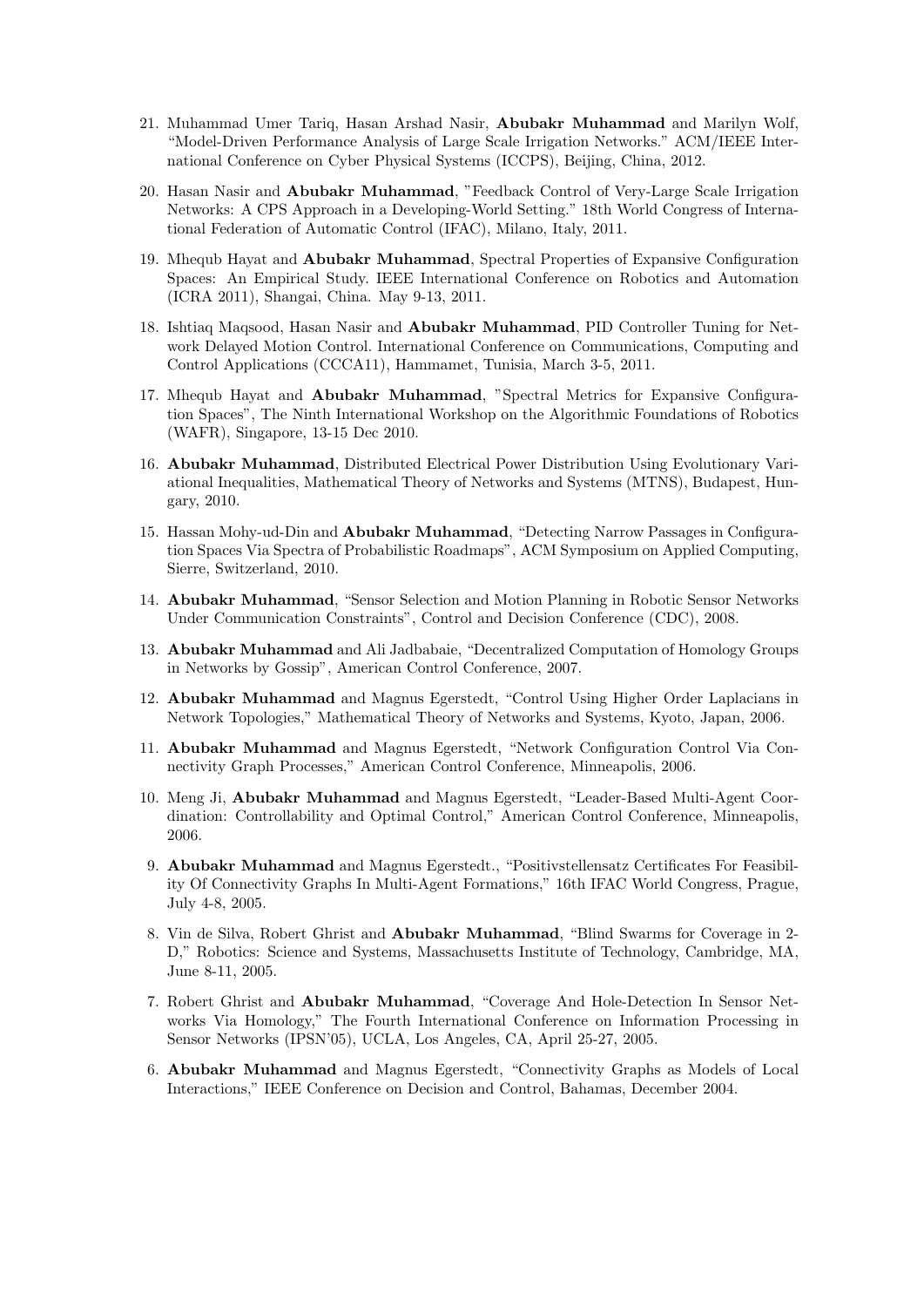- 5. Abubakr Muhammad and Magnus Egerstedt, "On The Structural Complexity Of Multi-Agent Robot Formations," American Control Conference, Boston, Massachusetts, USA, July 2004.
- 4. Abubakr Muhammad and Magnus Egerstedt, "Topology And Complexity Of Formations," in Proceedings of 2nd International Workshop on the Mathematics and Algorithms of Social Insects, Atlanta, Georgia, USA, December 15-17, 2003.
- 3. Henrik Axelsson, Abubakr Muhammad, and Magnus Egerstedt, "Autonomous Formation Switching For Multiple, Mobile Robots," in Proceedings of IFAC Conference on Analysis and Design of Hybrid Systems, Sant-Malo, Brittany, France, June 2003.
- 2. Magnus Egerstedt, Abubakr Muhammad, and X. Hu, "Formation Control Under Limited Sensory Range Constraints," in Proceeding of 10th Mediterranean Conference on Control and Automation, Lisbon, Portugal, July 2002.
- 1. Abubakr Muhammad, Biological Receptive Fields for Motion Detection, FAST-IEEE Student Conference on CS and IT, FISC' 98, Lahore, Pakistan, 1998.

### Presentations/Invited Talks/Seminars (Selected)

| o Conference on Water for Food Security: Challenges for Pakistan, Islamabad         | Dec 2013         |
|-------------------------------------------------------------------------------------|------------------|
| $\circ$ Institute of Robotics & Mechatronics, German Aerospace Center (DLR), Munich | <b>July 2013</b> |
| $\circ$ IEEE Int. Conference on Networked Sensing & Control (ICNSC), Paris          | April 2013       |
| o IEEE Multi-conference on Systems and Control (MSC), Dubrovnik, Croatia            | Oct 2012         |
| o Mathematical Theory of Networks and Systems (MTNS), Melbourne, Australia          | <b>July 2012</b> |
| o Department of Electrical Engineering, University of Melbourne, Australia          | <b>July 2012</b> |
| o Hydrometry & control for distributory canals, PMIU, Punjab Irrigation Dept        | Feb 2012         |
| o CIMPA Workshop on Uncertainty Quantification, KAUST, KSA                          | Jan 2012         |
| $\circ$ IEEE International Conference on Robotics & Automation (ICRA), Shanghai     | May 2011         |
| o SimIndus: Modeling the Indus Basin, Planning Commission, Islamabad                | April 2011       |
| o National Symposium on Quantum Information (NSQIP), Islamabad                      | April 2011       |
| o Mathematical Theory of Networks and Systems (MTNS), Budapest, Hungary             | <b>July 2010</b> |
| o ACM SAC 2010, Sierre, Switzerland                                                 | March $2010$     |
| o International Scientific Spring (ISS), NCP, Islamabad                             | March 2010       |
| o Department of Computer Science, Stanford University                               | Aug 2008         |
| o 7th McGill-INRIA Workshop on Computational geometry, Barbados                     | Jan 2008         |
| o Decision and Control Seminar, CSL, UIUC                                           | Nov 2006         |
| o Mathematical Theory of Networks and Systems (MTNS), Kyoto, Japan                  | <b>July 2006</b> |
| o Systems and Controls Seminar, Georgia Tech                                        | April 2006       |
| o Networked Enabled Sensing and Control (NESC), Notre Dame                          | Sept 2005        |
| o GRASP Lab Seminar, University of Pennsylvania, Philadelphia, PA                   | Sept 2005        |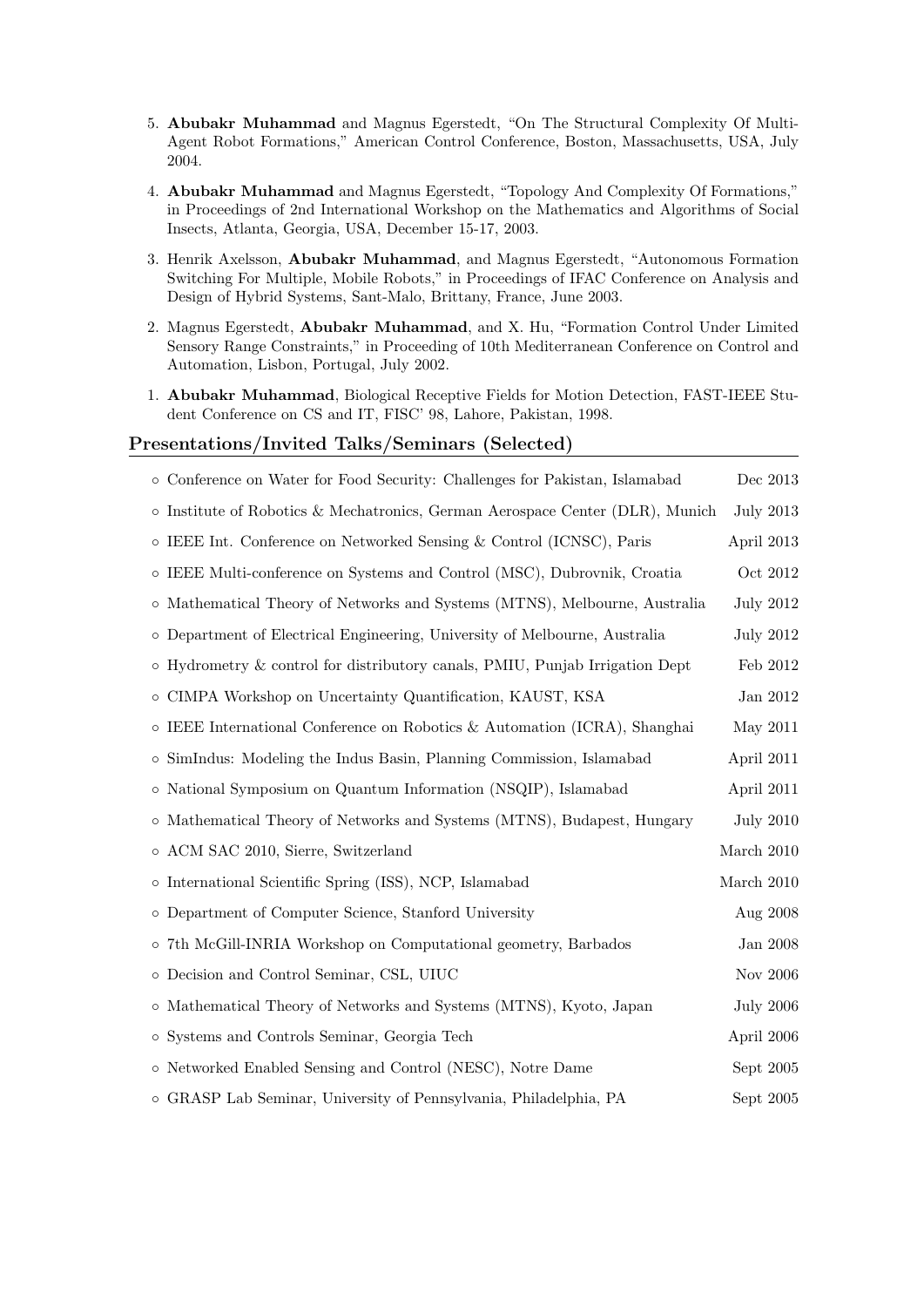| Research Funding Won [Total. \$752,000 / 5 years]                           |           |  |
|-----------------------------------------------------------------------------|-----------|--|
| o 2nd Workshop on Mathematics and Algorithms of Social Insects, Atlanta, GA | Dec 2003  |  |
| o American Control Conference, Boston, MA                                   | July 2004 |  |
| o American Mathematical Society (AMS) Sectional Meeting, Evanston, IL       | Oct 2004  |  |
| • 43rd Control and Decision Conference, Bahamas                             | Dec 2004  |  |
| o Stanford University Topology Seminar, Palo Alto, CA                       | Dec 2004  |  |
| o Information Processing in Sensor Networks (IPSN), Los Angeles, CA         | Apr 2005  |  |
| o Department of Mathematics, Georgia Institute of Technology, Atlanta, GA   | July 2005 |  |

| 15. Robotic Profiling for Clearing Watercourses (RoPWat), 2014-16<br>DAAD Grant with University of Kaiserslautern, Germany (PI)                                                                       | \$110,000 |
|-------------------------------------------------------------------------------------------------------------------------------------------------------------------------------------------------------|-----------|
| 14. Options for effective water governance in Pakistans IBIS (WatGov), 2013-14<br>International Water Management Institute (IWMI), Pakistan Office (PI)                                               | \$25,000  |
| 13. IIASA-Pakistan collaboration, 2012-13<br>Planning Commission, Government of Pakistan (co-PI)                                                                                                      | \$130,000 |
| 12. Self Assembly of Hexagonal Structures, 2013-14<br>Higher Education Commission (HEC), Pakistan (co-PI)                                                                                             | \$17,000  |
| 11. Energy Autarkic and Autonomous Wireless Sensor System for Real Time Monitoring of Large<br>Scale Waterways, 2013-15<br>DAAD Grant with University of Applied Sciences, Offenburg, Germany (co-PI) | \$110,000 |
| 10. Revitalizing Irrigation in Pakistan, 2012-2014<br>International Water Management Institute (IWMI), Pakistan Office (PI)                                                                           | \$110,000 |
| 9. Hydrodynamic Data Assimilation for Contamination Monitoring, 2012-2014<br>Environment Protection Agency (EPA), Govt of Punjab (PI)                                                                 | \$25,000  |
| 8. Autonomous Land Vehicles for Agriculture and Demining, 2011-13<br>DAAD Grant with TU Kaiserslautern, Germany (PI)                                                                                  | \$110,000 |
| 7. Testbed for Smart Water Grids, 2012<br>LUMS FIF grant (PI)                                                                                                                                         | \$6,500   |
| 6. Workshop Organization on Cyber Physical Systems, 2011.<br>IEEE Control Systems Society (CSS) Outreach Fund (PI)                                                                                    | \$10,000  |
| 5. Acoustic tracking of Indus river Dolphins, 2010-12<br>World Wildlife Fund (WWF), Pakistan (PI)                                                                                                     | \$10,000  |
| 4. Mine detection robotics, 2010-11<br>National Instruments, Arabia Division (PI)                                                                                                                     | \$38,500  |
| 3. 3D Terrain mapping for robotics, 2010-11<br>LUMS FIF Grant (co-PI)                                                                                                                                 | \$10,000  |
| 2. Unmanned ground robotics, 2010-11<br>LUMS FIF Grant (PI)                                                                                                                                           | \$10,000  |
| 1. Research startup, 2008-11<br>LUMS Faculty Grant (PI)                                                                                                                                               | \$30,000  |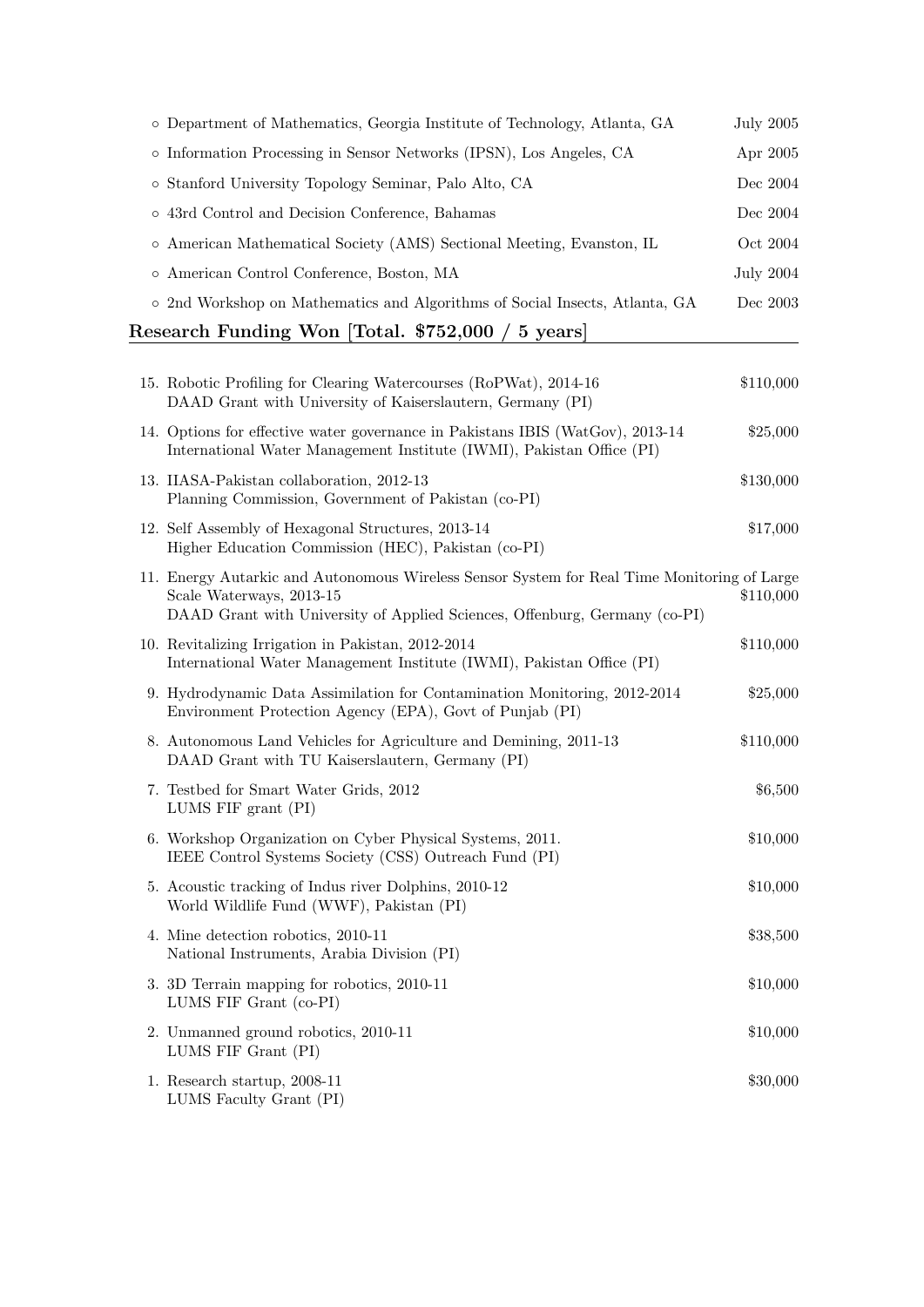# Teaching Experience

| $\circ$ EE-562 / CMPE-633a, Robot Motion Planning [28#]                                           | LUMS Fall 2010, Spring 2014        |
|---------------------------------------------------------------------------------------------------|------------------------------------|
| $\circ$ EE-561, <i>Digital Control Systems</i> [48#]                                              | LUMS Fall 2013                     |
| $\circ$ EE-662, Parameter & State Estimation [8#]                                                 | LUMS Spring 2013                   |
| $\circ$ CS-xxx, Mobile Robotics (3-week Module on SLAM) [20#]                                     | TUKL Summer 2012,-13               |
| $\circ$ CMPE-633c, Geometric Mechanics & Control [12#]                                            | LUMS Spring 2012                   |
| $\circ$ CMPE-633b, Robot Dynamics & Control [20#]                                                 | LUMS Fall 2011                     |
| $\circ$ ME-410, <i>Probabilistic Robotics</i> [10#]                                               | KAUST Summer 2011                  |
| $\circ$ MATH-522, Adv. Graph Theory (4-week Module on Graph Spectra) [10] LUMS Spring 2010,-14    |                                    |
| $\circ$ EE-361: Feedback Control Systems [110#, 2 Sections]                                       | LUMS Spring 2010,-11,-12, -13, -14 |
| $\circ$ EE-361L: Feedback Control Systems Lab [110#, 4 Sections] LUMS Spring 2011,-12, -13, -14   |                                    |
| $\circ$ EE-210: <i>Signals and Systems</i> [110#, 2 Sections]                                     | LUMS, Spring 2010,11               |
| $\circ$ EE-241: Introductory Electronics Laboratory [120#, 4 Sections]                            | LUMS, Fall 2009,-10                |
| o Bio-103: Freshman Biology (2-week Module on Systems Biology) [160] LUMS, Spring 2009,-10        |                                    |
| $\circ$ CS-683: Information theory [8#]                                                           | LUMS, Spring 2009                  |
| $\circ$ COMP-208: <i>Computers for Engineering</i> [45#]                                          | McGill, Winter 2008                |
| $\circ$ Reading Gp. <i>Computational topology</i> (Lead)                                          | McGill, Winter 2008                |
| $\circ$ ECE-6553: <i>Optimal Control</i> (Teaching Assistant)                                     | Georgia Tech, Spring 2005          |
| o ECE-6550: Linear Control Systems (Teaching Assistant)                                           | Georgia Tech, Fall 2005            |
| <b>Graduate Research Supervision Experience</b>                                                   |                                    |
| o Talha Manzoor. PhD (EE) thesis<br>Optimal Control of Resource Networks.                         | LUMS, 2013-present                 |
| o Syed Muhammad Abbas. PhD (EE) thesis<br>3D Perception $\mathcal C$ Navigation in Mobile Robots. | LUMS, 2013-present                 |
|                                                                                                   |                                    |

- Mudassir Khan. PhD (EE) thesis Stochastic Control for Outdoor Exploration. LUMS, 2012-present ◦ Zaeem Hussein. MS (CS) thesis Sparse Data Assimilation for Groundwater models LUMS, 2011-12
- Maryam Javed. MS (EE) thesis Data Assimilation of Contamination Surveys in Hydrodynamic Models LUMS, 2012-13 ◦ Faiz Alam. MS (CMPE) thesis WiFi Signal Strength Based Robot Localization and Mapping. LUMS, 2011-13
- Bilal Talat. MS (EE) thesis Visual Servoing of a Landmine-Detecting mobile Manipulator LUMS, 2012-13
- Talha Manzoor. MS (CMPE) thesis Vision based SLAM algorithms for Unmanned ground vehicles. LUMS, 2011-13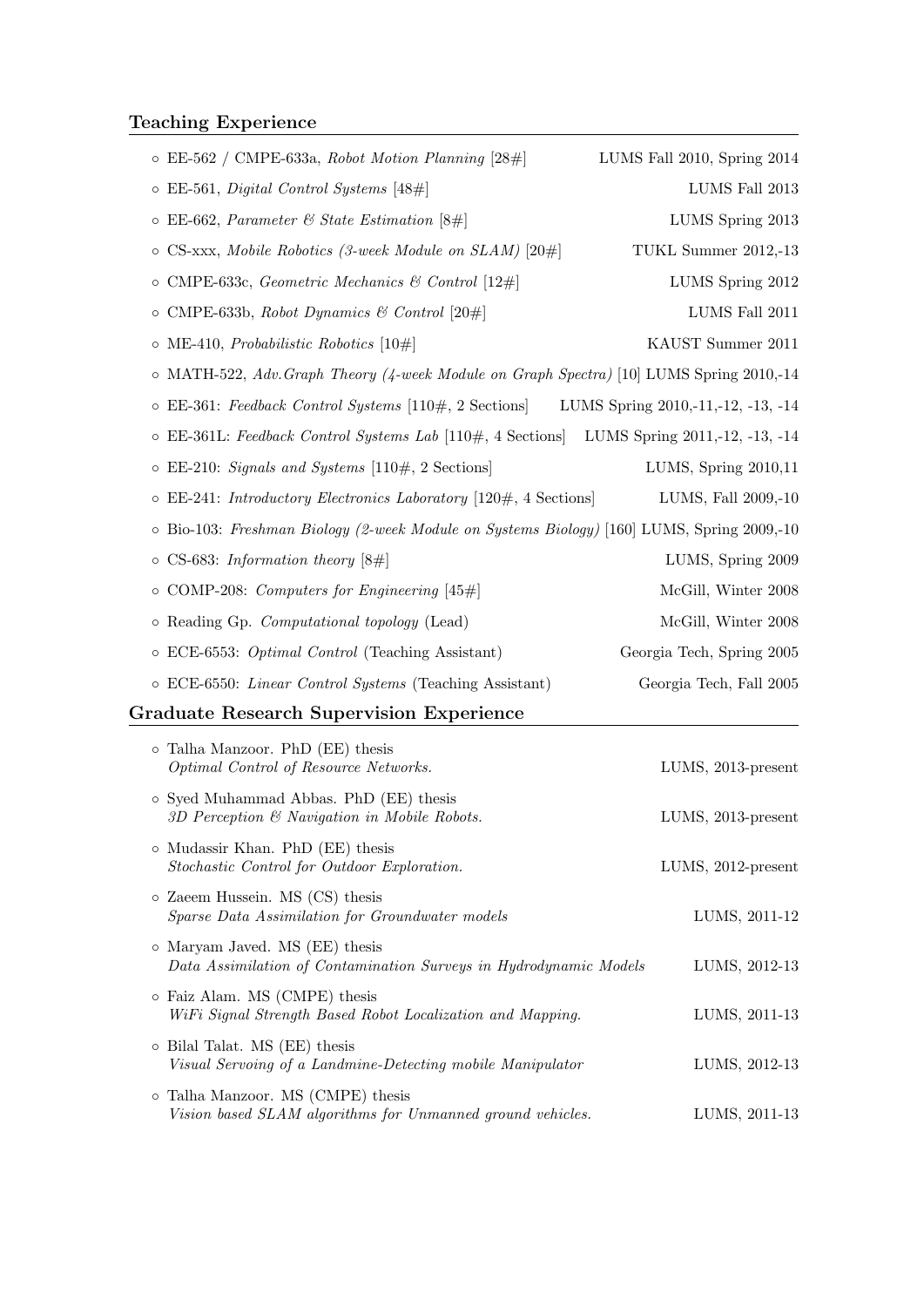| o Syed Muhammad Abbas. MS (CS) thesis<br>Performance Metrics for Low-cost Field Robots.              | LUMS, 2011-13 |
|------------------------------------------------------------------------------------------------------|---------------|
| o Hasan Arshad Nasir. MS (CMPE) thesis<br>Cyber-Physical Control for Large-scale Irrigation Networks | LUMS, 2009-11 |
| $\circ$ Mhequb Hayat MS (CMPE) thesis<br>Spectral Analysis of Probabilistic Roadmaps                 | LUMS, 2009-11 |

### Awards and Honors

- Lead winning team, National Instruments Mine Detection Robot Design contest (2011).
- Selected as Jr Associate Member for ICTP, Trieste Italy (2011-2016)
- Award for Outstanding Service to EE program (2008-2010 at LUMS)
- Sigma Xi Best PhD thesis award (all science & engineering disciplines at Georgia Tech, 2006)
- Gold medalist, SSC examination (1/150,000 candidates in Lahore Board, 1992)
- Silver medalist, HSSC examination (2/74,000 candidates in Lahore Board, 1994)
- National Talent Scholarship recipient, 1990, 1992, 1994, 1995-2000

### Professional Services

- Conference Secretary & Principal organizer, Four day International Workshops on Intelligent Water Grids (IWG), LUMS, 2013.
- co-Chair organizing committee, Five Workshops on Field & Assistive Robotics (WFAR), Lahore/Dagstuhl, Fa2011, Su2012, Fa2012, Su2013, Fa2013.
- Convener, Graduate Program Committee, Dept of Electrical Engineering, LUMS (2013-present)
- Convener, University Research Council, LUMS, 2013.
- Vice President Academics, IEEE Control Systems Society Pakistan chapter (2011-present).
- Secretary NMO, IIASA-Pakistan Collaboration (2012-present).
- Member program committee : First International Conference on Robot Communication and Coordination (Robocomm 2007), Athens, Greece.
- Member program committee : Second International Conference on Robot Communication and Coordination (Robocomm 2009), Odense, Denmark.
- Member, organizing committee, Eighth Canadian Summer School on Quantum Information, Montreal, 2008.
- Graduate-track Coordinator for Georgia Tech Robotics Initiative Workshop 2003
- Reviewer for IEEE Transactions on Automatic Control, IEEE transactions on Robotics, IEEE transactions on Information theory, Automatica.
- Reviewer for various conferences and workshops (CDC, ACC, CAA, RSS, ICRA, SODA).
- Member IEEE since 1995.
- Member American Mathematical Society (AMS).
- Member Society for Industrial and Applied Mathematics (SIAM).